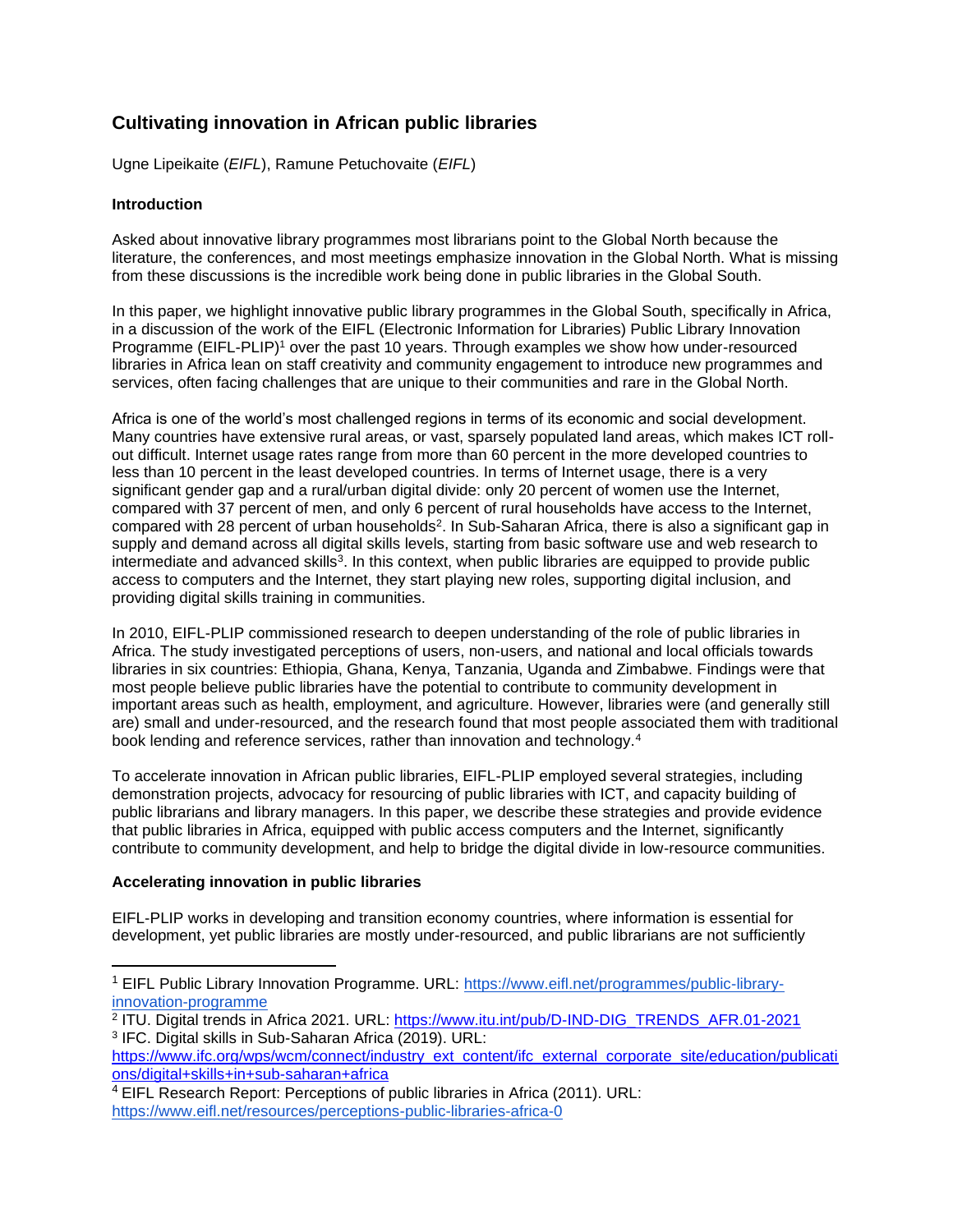skilled to harness new technologies for service innovation. Our overall goal is to advance community development through supporting sustainable innovative technology-based services in public and community libraries.

Since its launch in 2009, EIFL-PLIP has supported over 50 demonstration projects in public libraries in developing and transition economy countries in Africa, Asia, Europe, and Latin America. Half of these projects were implemented in African countries and targeted farmers, health workers and patients, women and girls, job seekers, the disabled and vulnerable children and youth. The projects focused on key development areas like agriculture, health, unemployment, youth development and others.

EIFL-PLIP's approach to accelerating innovation in public libraries combines three strategies:

- supporting demonstration projects in libraries, that use technology to address community development needs;
- advocating with governments to equip libraries with digital technology and connect them to the Internet;
- scaling up innovation through capacity building of public librarians.

Evaluation of the impact of EIFL-PLIP demonstration projects provided sound evidence of public libraries' ability to contribute to development at the local and national levels, and to international initiatives such as the UN Sustainable Development Goals (and prior to 2015, the Millennium Development Goals). This evidence created strong ground for advocacy for resourcing of public libraries with ICT. In three countries - Ghana, Kenya and Uganda - advocacy had an impact: public libraries are now being included in national ICT roll-out strategies, and their digital resources are growing.

Learning from the demonstration projects became central to EIFL-PLIP's capacity building strategy. Through engaging with librarians implementing demonstration projects, we deepened our understanding of their skills needs in the areas of technology (to enable them to use newly installed public access ICT to its full potential, and to train communities to use it); leadership and change management, and project management (including grasping the concepts of service innovation; assessing community information needs; measuring the impact of new services), and communications and advocacy. Drawing on this learning, we were able to develop an extensive and replicable capacity building model to empower public libraries in low-resource environments to integrate ICT into innovative services, and to train community members to use ICT. We have piloted the curriculum in Ghana, Kenya and Uganda, focusing training on those public libraries that already had computers and the Internet for public use. We also provided training in Ethiopia and Zambia.

We have since further developed the capacity building programme into a major continuing professional development (CPD) training of trainers (ToT) programme for public librarians. We have implemented this CPD / ToT programme in Kenya and Namibia and deployed an adapted version of the CPD-ToT programme in Zambia and Uganda.

In the following sections, we provide more details about each of the three strategies and their results.

#### **Strategy 1 - Demonstration projects of new library services**

Creation of demonstration projects was the first strategy we took in the initial stages of our work in Africa. We considered that national scale projects would require substantial capacity, and at that time there was limited commitment from governments to support and sustain innovative library services. We therefore decided to start with small local examples of innovation and later look for ways to replicate them on a larger scale.

The demonstration projects EIFL-PLIP supported had to be new to the community or the library, use technology in creative ways, and be implemented in partnership with other stakeholders in the community. We awarded small short-term grants (ranging from US\$5,000 to US\$30,000 for one year) for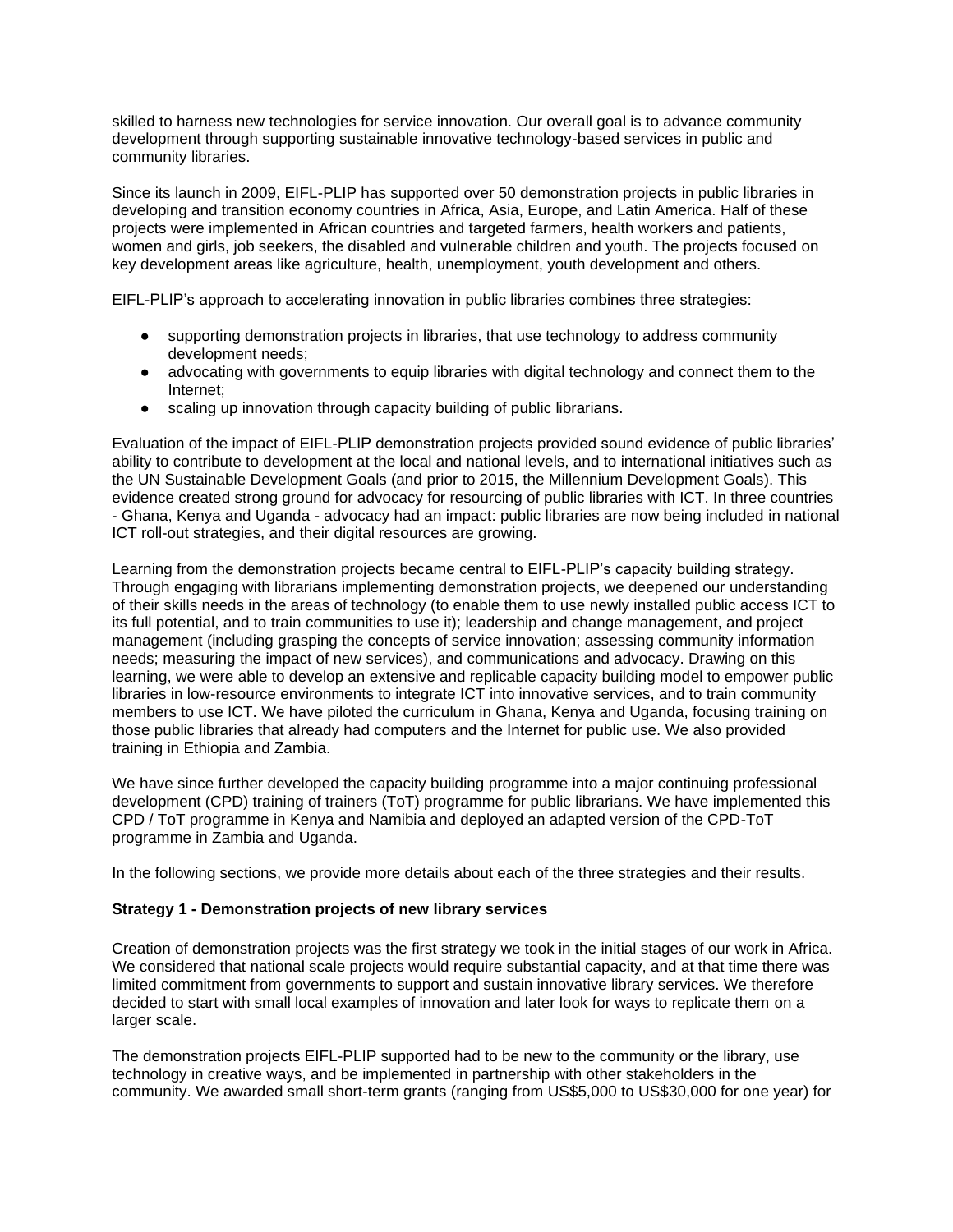public libraries to innovate and develop services focused on issues like agriculture, entrepreneurship, health, education, and employment.

By sharing successful examples and spreading ideas for innovative public library services to other libraries and stakeholders (for example, local and national government officials), we hoped to convince more public libraries to go down the path of change and innovation and to encourage governments to invest in public libraries. To demonstrate how public libraries contribute to local development, EIFL carefully documented case studies of successful public library innovation and shared these widely.<sup>5</sup> Below we provide a selection of case studies focused on the key development areas of agriculture, digital inclusion, education, employment, and health.

#### *Public libraries supporting agriculture*

Enabled with technology and with minimal additional funding, public libraries can be effective and sustainable rural development partners. They are helping to improve farmers' lives and livelihoods by connecting them to information, providing free ICT access and training, and bridging the urban-rural divide, linking distant farming communities to vital sources of city-based information, expertise, and support.

For example, in Uganda, most people live in rural areas and are involved in farming. Without access to information about modern farming methods, they struggle to make a living. EIFL-PLIP supported a project of the non-governmental organization Maendeleo Foundation, which installed wi-fi Internet connections and netbook computers in five rural libraries. Soon afterwards, the libraries launched a programme that includes free ICT training for farmers and creation of information in local languages. In less than a year, the five libraries trained 700 farmers and other community members to use computers and the Internet. They supported information searches of 570 farmers and trained farmer volunteers to share translated and re-packaged information at farmers' group meetings, thus also serving the needs of non-literate farmers.<sup>6</sup>

## *Public libraries contributing to digital inclusion*

In low resource countries, where most offline people live, libraries are playing a vital role. They are teaching ICT skills and, through information services focused on local needs, demonstrating how online information can change lives. This role is especially essential regarding the most vulnerable groups, such as people living in rural and remote areas, women, early school leavers, unemployed youth.

For example, many remote and rural schools in Ghana do not have computers or Internet connections, and are not connected to the electrical grid. Passing ICT exams is crucial for children in their final year at basic (primary) school to progress to secondary school, and failure rates were extremely high. This meant many children had to leave school early because their parents could not afford a repeat year. To address this problem, with EIFL-PLIP support, four mobile regional libraries travelled to under-resourced schools every week bringing solar-powered laptops to give children hands-on experience of computers and help them to pass ICT exams. From 2015 to 2019, the four regional libraries reached an average of 3,000 - 3,500 children in over 20 poor and rural schools every year - a total of over 12,000 children four years. The children's exam results improved annually, climbing from a 45 percent average pass rate in the ICT exam at schools in the four regions in 2015 to an average 84 percent pass rate in 2019. From 2020, the project was taken over by the Ghana Library Authority (the national agency managing public libraries), which expanded the service to all 10 regions of Ghana.<sup>7</sup>

<sup>&</sup>lt;sup>5</sup> EIFL Public Library Innovation Programme Grantees. URL: [https://www.eifl.net/programme/public](https://www.eifl.net/programme/public-library-innovation-programme/eifl-plip-grantees)[library-innovation-programme/eifl-plip-grantees](https://www.eifl.net/programme/public-library-innovation-programme/eifl-plip-grantees)

 $6$  EIFL Video: Connect Uganda: why empowering public libraries with technology is so important. URL: <https://vimeo.com/84380776>

 $7$  EIFL Case study: How an EIFL-supported mobile library project in Ghana helped thousands of children to pass crucial ICT exams (2020). URL:

[https://www.eifl.net/system/files/resources/202005/eifl\\_ar\\_2019\\_ghanafeature\\_web.pdf](https://www.eifl.net/system/files/resources/202005/eifl_ar_2019_ghanafeature_web.pdf)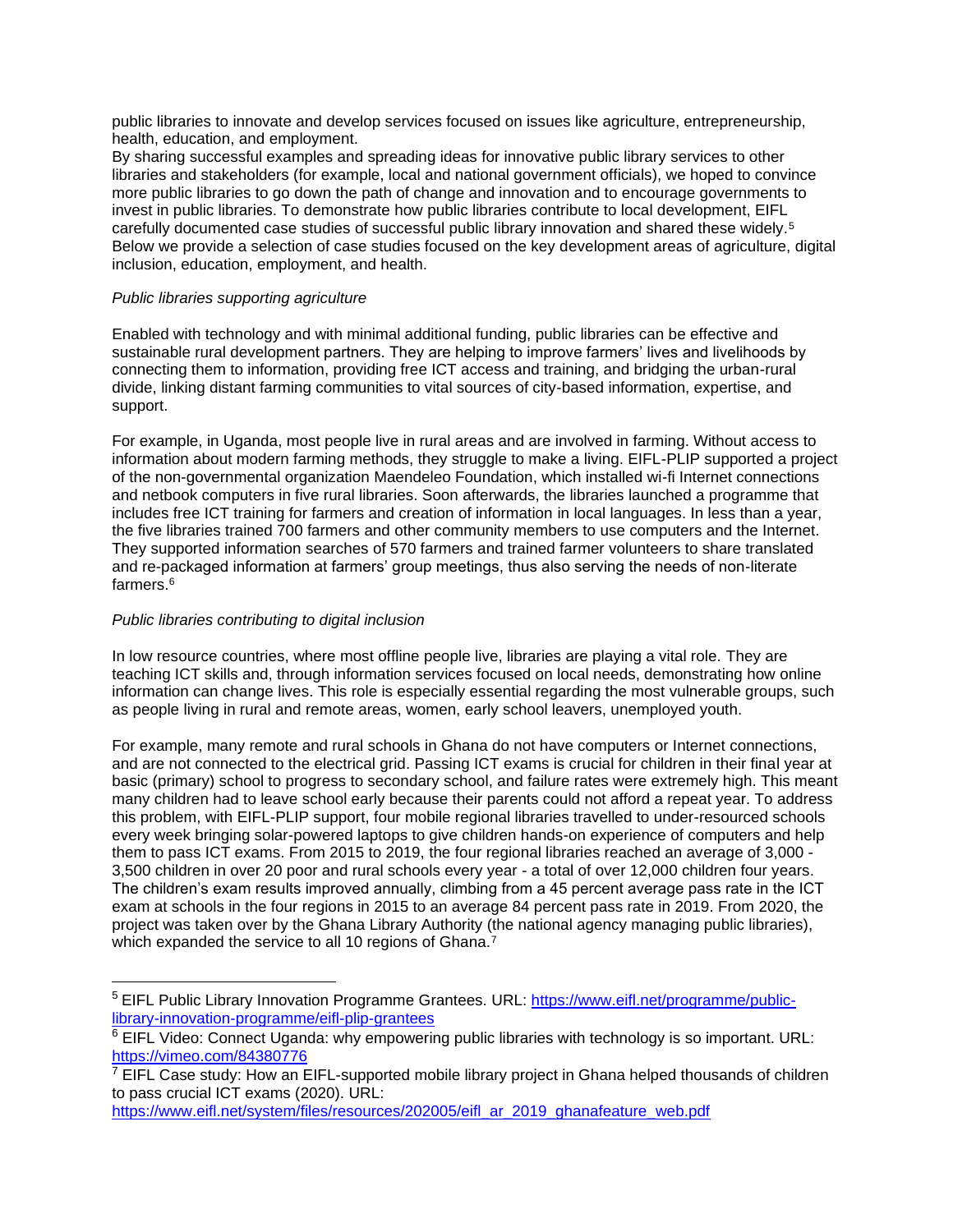#### *Public libraries supporting education*

Using digital technology in innovative ways, public libraries can make a vital contribution to the education of children and adults.

For example, in Kibera slum in Nairobi, Kenya, schools are critically under-resourced, and children must learn in classrooms that do not have electricity, computers or Internet access. Poor education means that children struggle to pass exams; lack of access to technology further disadvantages them in a job-market that increasingly demands computer skills. With EIFL-PLIP support, the library bought seven tablet computers and a wireless Internet router and began designing a computer skills and education project to help children with their school subjects. The library partnered with the Kenyan educational agency eLimu, which creates digital content for schools in fun formats like animations, video, and quizzes. eLimu preloaded the tablet computers with educational material and taught the librarians how to integrate the tablets and the content into a learning programme. In less than a year, the library taught 120 students to use the tablets, research the Internet and access the educational material - more than double the number originally intended. Over half of the students interviewed said the programme had helped improve their school results in English, mathematics, and science.<sup>8</sup>

## *Public libraries supporting employment*

Public libraries are increasingly offering ICT skills training to equip people for today's job-market. For example, in Masiphumelele, an informal settlement just outside Cape Town, South Africa, youth unemployment is estimated to be as high as 50 percent. Masiphumelele Public Library is a colourful and vibrant centre in the heart of the community - the only place providing free access to computers, the Internet and the training support young people desperately need.

With support from EIFL-PLIP, the library upgraded its computer laboratory and designed a training programme that included basic, intermediate, and advanced computer and Internet skills. Working with the youth development organization, IkamvaYouth, the library added careers counselling and job-seeking skills to this curriculum. In just one year, the library trained 1,540 beginners to use computers, and 48 intermediate students. This training coupled with employment information and careers support, helped over 20 vulnerable young people find jobs and encouraged 31 to continue with their education.<sup>9</sup>

## *Public libraries contributing to community health*

Public libraries contribute to community health through training community and health workers to use computers and Internet to search for health information, hosting health events for the community, connecting people to doctors in online consultations.

For example, in Ghana maternal mortality rates are extremely high. The Northern Regional Library, with support from EIFL-PLIP, used computers, the Internet, mobile phone text messaging (SMS) and radio to access and disseminate vital pregnancy information. The library also hosted maternal health events at which health workers could meet women and talk about their concerns and fears. In less than a year, the library trained 15 health workers to use computers, to conduct online health research and to access the pre-loaded material. They also sent weekly text messages to 94 expectant mothers. Three health events at which over 180 community members interacted with health workers, and a maternal health campaign

 $9$  EIFL Case Study: Library training helps vulnerable youth find jobs (2013). URL: <https://www.eifl.net/resources/masiphumelele-public-library-south-africa-preparing-youth-future>

<sup>8</sup> EIFL Case Study: Library computers help slum school children (2013). URL: [https://www.eifl.net/resources/kenya-national-library-service-kibera-public-library-tablet-computers](https://www.eifl.net/resources/kenya-national-library-service-kibera-public-library-tablet-computers-support-childrens)[support-childrens](https://www.eifl.net/resources/kenya-national-library-service-kibera-public-library-tablet-computers-support-childrens)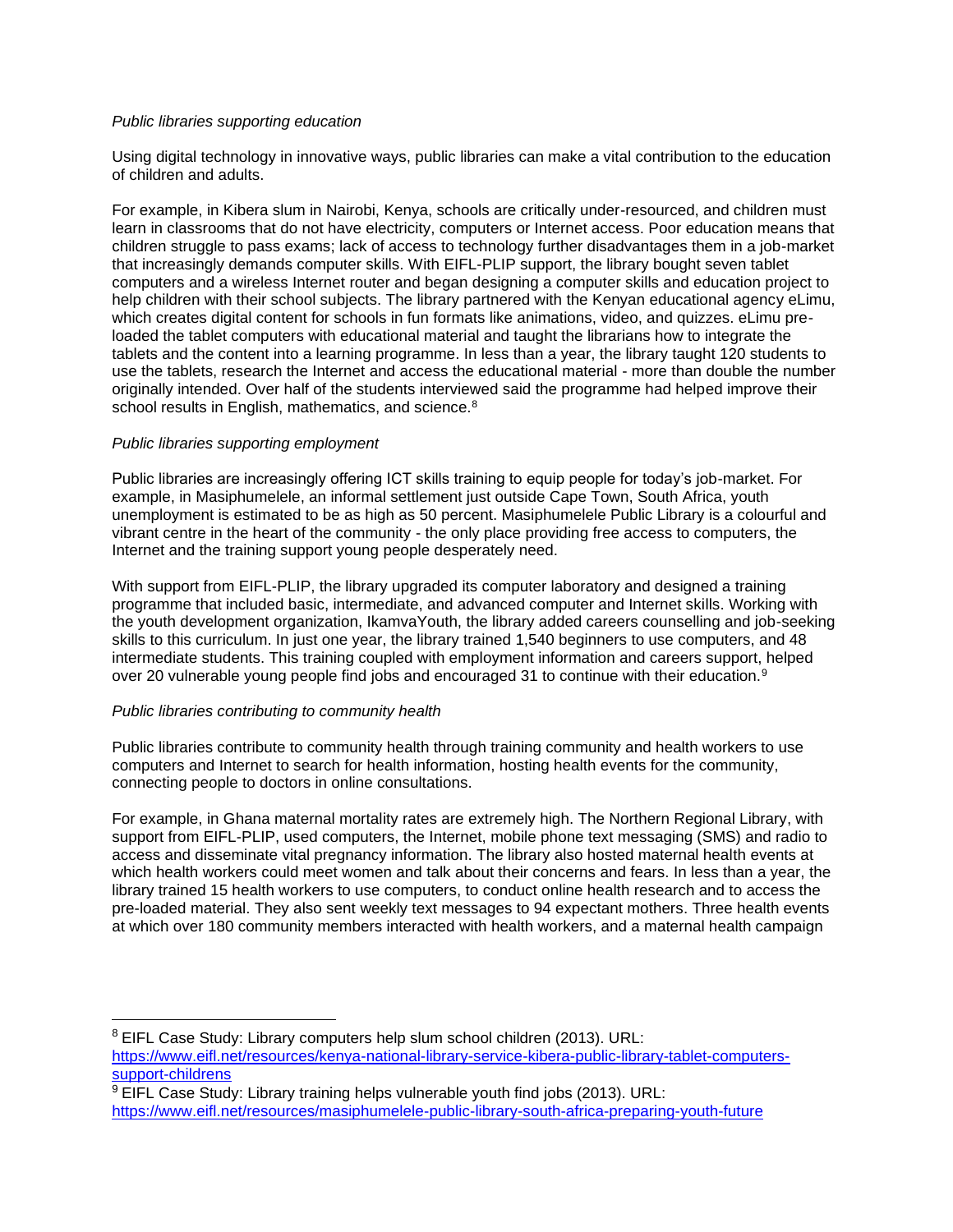over northern Ghana's most listened-to station, Radio Savannah, ensured that non-literate women also received health messages.<sup>10</sup>

In addition to supporting creation of new and innovative public library services, EIFL-PLIP communicated good practices to the broader library community in Africa and beyond, by sharing case studies of successful public library services and also supporting grantee libraries to share their experiences at national and international library gatherings, and training events for librarians.

## **Strategy 2 - Advocating with governments to equip libraries with ICT**

To stimulate advocacy, we encouraged library authorities and library support organizations in Ghana, Kenya, and Uganda to form advocacy and awareness raising groups, which would use success stories from the demonstration projects to show decision-makers the potential of public libraries and aim for stronger support for technology infrastructure and new services in libraries. The process of convincing government agencies responsible for ICT infrastructure development about the value of public libraries in relation to local and national development goals took years and required multiple attempts to reach out and several strategy reviews. However, our partners in all three countries succeeded in convincing government programmes for public access computing, supported by Universal Service and Access Funds, to include public libraries. To illustrate the EIFL-PLIP interventions and their results, below describe our long-term partnership with Kenya National Library Service (KNLS), the parastatal agency that develops and manages public libraries across the country.

EIFL-PLIP's work in Kenya began with a perception study of public libraries in 2010<sup>11</sup>, which showed that all stakeholders (national and local government officials, librarians and community members) saw public libraries as places for books and study. At that time, fewer than five of Kenya's 61 public libraries had Internet connections or computers for public use. We awarded KNLS grants to start demonstration projects in health, education, and digital inclusion in seven of its libraries. These projects were used to advocate with the government for equipping more libraries. As a result, between 2011 and 2013, the Communications Authority of Kenya (an agency managing the Universal Service Fund to facilitate access to communications services by all in Kenya)<sup>12</sup> equipped 10 community libraries from the KNLS public library network with 10 computers each, in addition to peripherals (e.g., printers, servers), software, Internet connectivity infrastructure (where needed) and a two-year connectivity subscription, as well as furniture for a computer lab. Following the success of this pilot intervention, the CA and KNLS agreed to scale up the project to cover most public libraries in the country. By the end of 2016, all public libraries in Kenya were providing public access to computers and free Internet access. EIFL stepped in to train public librarians to ensure that they had the skills to guide people in discovering the Internet and the opportunities it offers. To ensure training could continue and be sustained in Kenya, EIFL also trained selected KNLS librarians to become local trainers and continue training their peers in the KNLS network<sup>13</sup>.

Over the years some other African governments have also included public libraries in national broadband plans, where they are considered to be public Internet access facilities (e.g., national policies in Zambia and Nigeria), and / or providers of digital skills training (e.g., Botswana), or partners to promote e-learning and support broader educational goals (e.g., Mauritius and Ethiopia), or digitalization and creation of local content (e.g., Gambia)<sup>14</sup>. Despite these positive signals, not many of these plans have led to actual

- $11$  EIFL Research report: Perceptions of public libraries in Kenya (2011). URL: <https://www.eifl.net/resources/perceptions-public-libraries-africa-kenya-report>
- <sup>12</sup> Communications Authority of Kenya. URL:<https://www.ca.go.ke/>

 $10$  EIFL Case Study: Library service contributes to maternal health (2013). URL: [https://www.eifl.net/resources/ghana-library-authority-northern-regional-library-technology-maternal](https://www.eifl.net/resources/ghana-library-authority-northern-regional-library-technology-maternal-health-service)[health-service](https://www.eifl.net/resources/ghana-library-authority-northern-regional-library-technology-maternal-health-service)

<sup>&</sup>lt;sup>13</sup> EIFL Case Study: How EIFL's partnership with Kenya National Library Service helped transform public libraries in Kenya. URL: [https://eifl.net/system/files/resources/201704/eifl\\_brochure\\_hr.pdf](https://eifl.net/system/files/resources/201704/eifl_brochure_hr.pdf)

<sup>&</sup>lt;sup>14</sup> EIFL and IFLA report: The Role of Libraries in National Broadband Plans and Policies (2019). URL: <https://www.eifl.net/resources/role-libraries-national-broadband-plans-and-policies>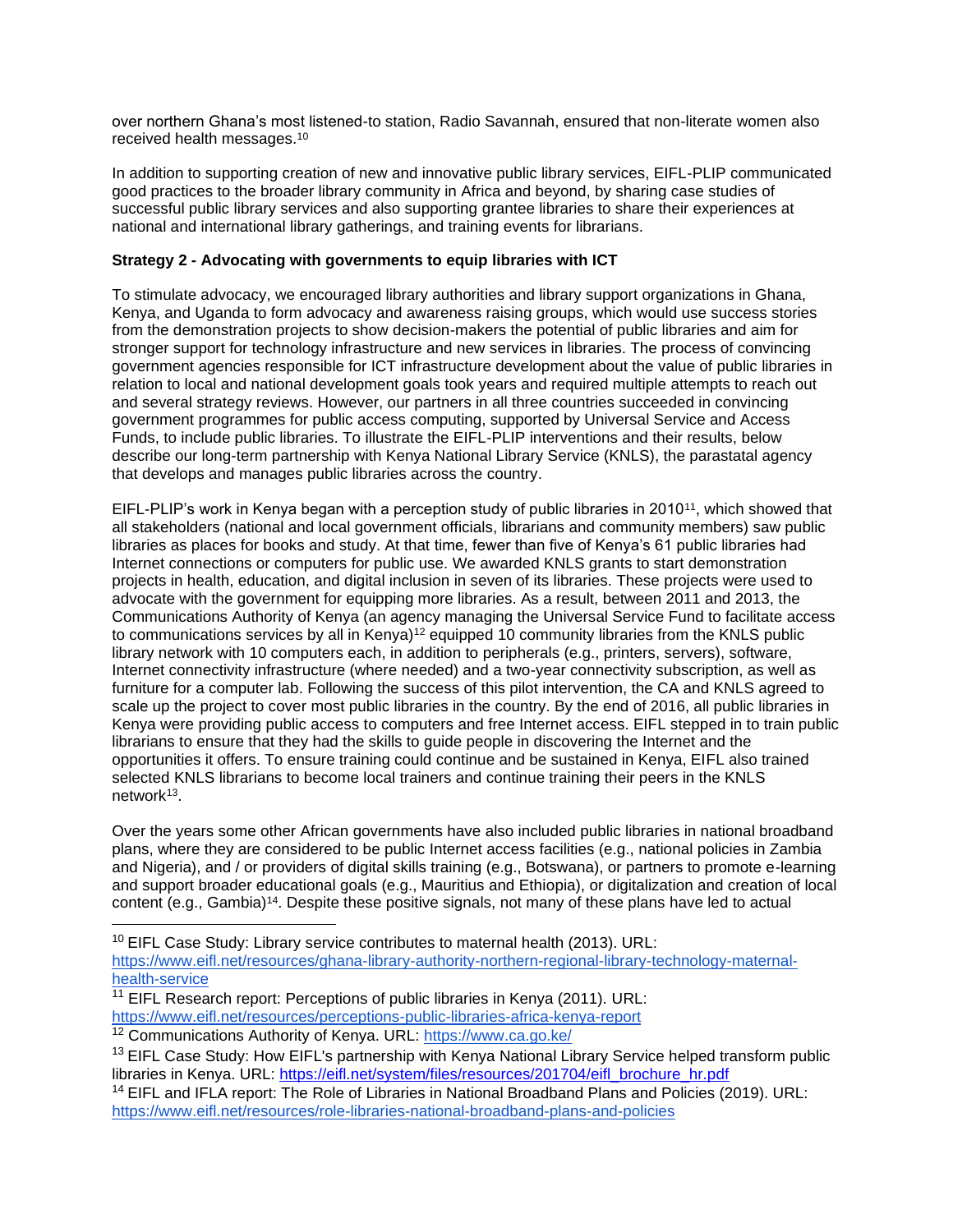implementation and in general government support for public libraries remains weak. Therefore, EIFL and partners continue to advocate and showcase the dynamic role that libraries are playing in digital inclusion of lower income, underserved and remote communities<sup>15</sup>.

## **Strategy 3 - Scaling up innovation through capacity building**

One of our main learnings from demonstration projects was that positive outcomes are highly dependent on librarians' capacity and competences. This includes mastering digital technologies, the ability to identify community needs and using needs as the basis for service planning, managing projects, capturing the evidence of the impact of projects and using this for service advocacy with the governments for better support, and/or fundraising campaigns. Over the years, EIFL-PLIP has seen ICT infrastructure coming to libraries through governments and initiatives of other funders. However, librarians lacked the skills and knowledge needed to integrate the technology into services and to encourage community demand and adoption. As a result, they failed to meet expectations of supporters.

In response to this situation, EIFL developed a capacity building programme for public librarians, with a curriculum focused on ICT and digital literacy skills for librarians; project management and development of new library services; training skills to enable librarians to provide public Internet access and digital literacy training in their communities; performance and outcome evaluation, and advocacy and communication. The programme targeted public libraries that already have computers and Internet connections, but where librarians needed skills to use this technology more effectively in providing new services. From 2014 to 2020, EIFL-PLIP trained over 2,200 librarians from public libraries in Ethiopia, Ghana, Kenya, Namibia Uganda and Zambia in this curriculum.

Along this journey, working closely with libraries and library authorities, the EIFL-PLIP team realized the extreme importance of robust continuous professional development (CPD) systems, which would ensure the sustainability of capacity building efforts, and build the groundwork for long lasting transformation of public library services. We were convinced that the success of future capacity-building development work depended on the local capacity for change as opposed to bringing change in from the outside. Our new approach of building in-country CPD capacity involved working closely with national public library authorities and agencies to train library staff in their networks, and to develop a national CPD framework that relied on local trainers, that would be self-sufficient and able to respond to public library skills needs without outside assistance.

Training was planned and delivered in partnership with the national organizations in charge of public library development. In Kenya, for example, we worked with the KNLS; in Namibia, we worked with the Namibia Library and Archives Services (NLAS). The national partners worked with EIFL-PLIP to select librarians to be trained as trainers for future deployment in their networks. The training curriculum covered training abilities (training of trainers, ToT) and 8 subject modules providing competences required for service innovation and sustainability, such as mobile information literacy, library spaces, design thinking and others. Rather than spending time developing new training content, we sought partnerships with library organizations across the globe, for example, the University of Washington's Technology & Social Change Group (TASCHA), Johannesburg city library, Aarhus public libraries, the International Federation of Library Associations and Institutions, and worked together with local partners to adapt relevant modules to the needs of public libraries in our partner countries.

The training was intentionally planned to be highly interactive and very practical, including presentations of real-life examples of successful EIFL-PLIP supported demonstration projects from Africa. EIFL-PLIP worked with each trainer to make sure that the training materials (lists of online resources, planning templates, etc.) were usable and useful both during the training, and after the training at the workplace.

<sup>&</sup>lt;sup>15</sup> Partnership for Public Access. URL:<https://p4pa.net/>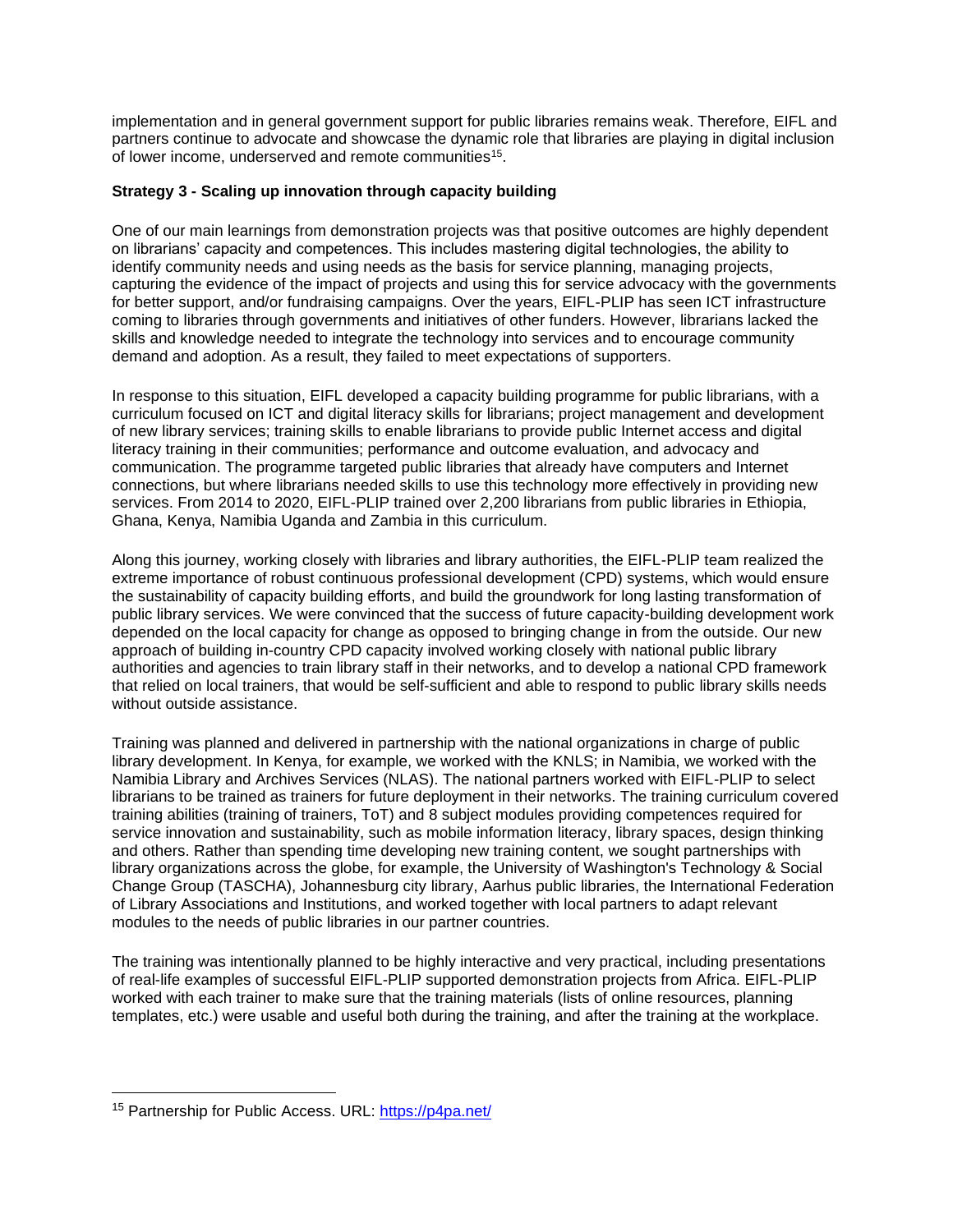In Kenya and Namibia, 47 trainers completed the CPD-ToT programme and are engaged in ongoing staff development activities for public libraries in their countries. The cascade training led by local public library trainers has already started to produce positive outcomes. For example, just six months after attending Mobile Literacy and Design Thinking workshops led by local trainers, staff at KNLS / Murang'a public library reported that:

- Our services are now more user focused.
- We have been able to cascade MIL to over 300 users of the library, including 9 staff members.
- We have started coding for kids especially during holidays.
- When I have to solve a problem, I ask: What are the clients saying about the issue that I consider a problem?
- In the past I have complained severally about lacking or limited furniture in the library. I am now open to using what I have and I have taken several activities to Ihura stadium which is adjacent to the library.<sup>16</sup>

In Namibia, where cascade training took place just before the country went on lockdown to prevent the spread of COVID-19, some libraries nonetheless succeeded in introducing new services, for example, weekly Teenage games club (Luderitz Public Library), cooking club (Okahandja Library), assisting grade 10-12 learners with reading and group discussion on their school subjects (Rehoboth Public Library), organizing sports training and activities for street children (Omaheke Regional Library), starting 'TIP-TOP' game sessions for kids (Rundu Public Library).<sup>17</sup>

Considering differences in public library governance, an adapted version of the programme has also been deployed in Zambia and Uganda, and the programme can also be replicated in other African countries, which have strong library authorities and where governments have equipped public libraries with ICT and Internet connectivity or are starting such initiatives.

# **Conclusions**

Over a decade of EIFL-PLIP support for public library transformation in Africa has resulted in numerous innovative services being created, in partnership with public and community libraries, highlighting the new roles that libraries are playing in key development areas, such as education, health, digital inclusion and others. Despite ongoing funding challenges, most partner libraries have been able to continue and extend the new services by building new partnerships, advocating for support, and fundraising for additional resources. The findings of the EIFL study, Perceptions of Public Libraries in Africa, and the diverse examples of African public libraries contributing to community development were used in developing the EIFL-PLIP curriculum for capacity building of public librarians in Africa. The study and the examples of the demonstration projects also fed into numerous library advocacy initiatives on the African continent and beyond and helped to initiate partnerships and to generate additional support for public libraries.

EIFL-PLIP has developed an effective approach to cultivating innovative library services in Africa, built around close collaboration and trusted relationships with local and international partners, long-term commitment, and shared responsibility for the initiatives. The strategies (support for demonstration

<sup>&</sup>lt;sup>16</sup> EIFL Evaluation Report: Continuous Professional Development / Training Of Trainers Programme For Public Libraries In Kenya (2020). Compiled by Juliana Muchai, Sarah Ogembo and Ugne Lipeikaite. URL: [https://www.eifl.net/resources/results-and-impact-continuous-professional-development-training-trainers](https://www.eifl.net/resources/results-and-impact-continuous-professional-development-training-trainers-programme-public)[programme-public](https://www.eifl.net/resources/results-and-impact-continuous-professional-development-training-trainers-programme-public)

<sup>&</sup>lt;sup>17</sup> EIFL Evaluation Report: Continuous Professional Development / Training Of Trainers Programme For Public Libraries In Namibia (2020). Compiled by Aletta Dunn and Ugne Lipeikaite. URL: [https://www.eifl.net/resources/results-and-impact-continuous-professional-development-training-trainers](https://www.eifl.net/resources/results-and-impact-continuous-professional-development-training-trainers-programme-0)[programme-0](https://www.eifl.net/resources/results-and-impact-continuous-professional-development-training-trainers-programme-0)